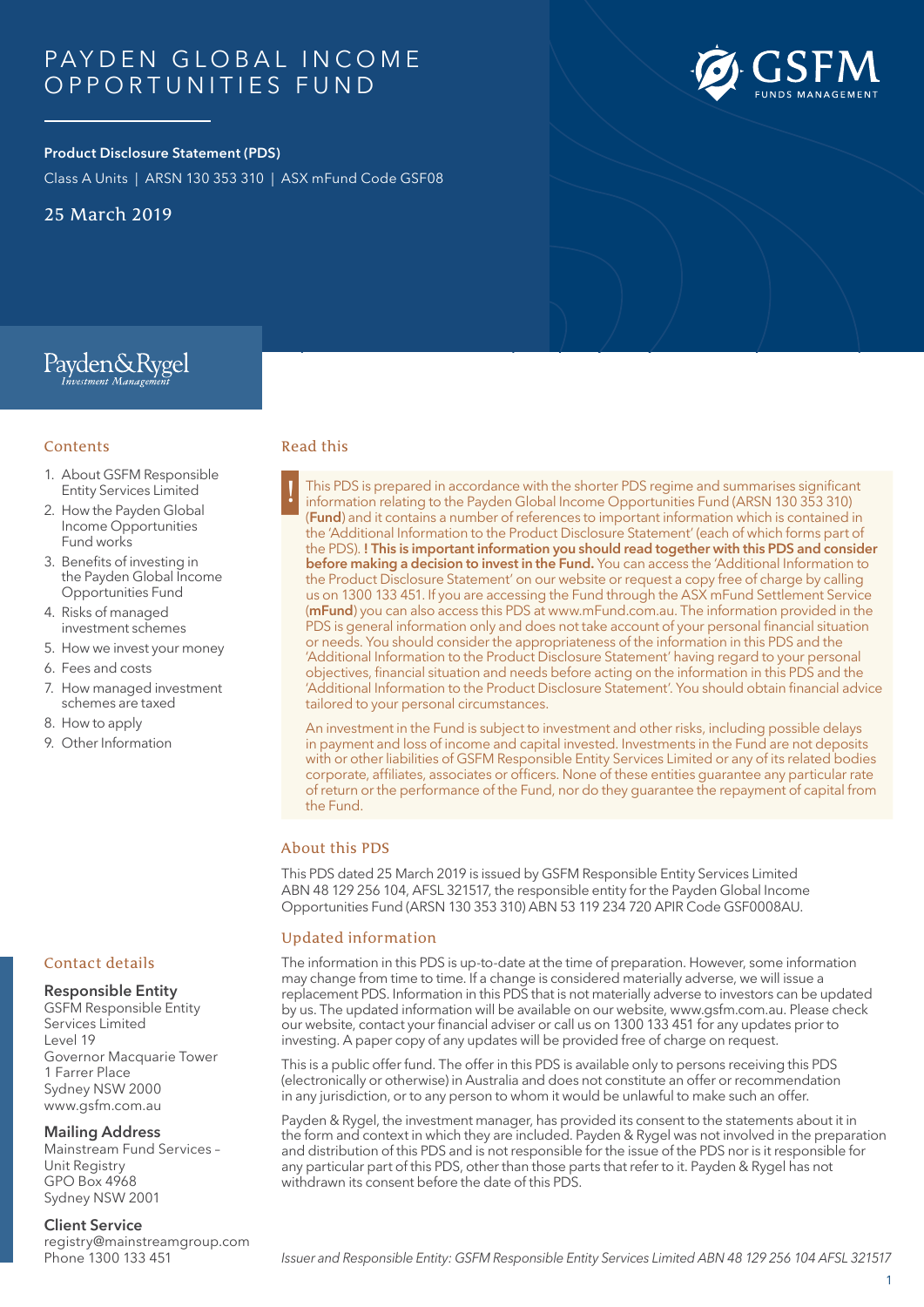# 1. A BOUT GSFM RESPONSIBLE E ntity S er v ices L imited

# The Responsible Entity

GSFM Responsible Entity Services Limited (**GRES**, **Responsible Entity**, **we**, **us**, **ours**), formerly known as Grant Samuel Fund Services Limited is the Responsible Entity for the Payden Global Income Opportunities Fund (the **Fund**) and the issuer of this PDS.

The responsibilities and obligations of GRES as the Fund's Responsible Entity are governed by the constitution of the Fund (**Constitution**), the *Corporations Act 2001 (Cth)* (**Corporations Act**) and general trust law.

As Responsible Entity, GRES issues units in the Fund and is legally responsible to the unit holders of the Fund for its operation.

# The Investment Manager

GRES has appointed Payden & Rygel Global Limited (**P&R Limited**) as the investment manager of the Fund. 1 P&R Limited has delegated to its parent, Payden & Rygel, the authority to provide all of the investment management services for the Fund. Payden & Rygel, headquartered in Los Angeles, is an independent global investment manager that was founded in 1983 and is privately owned by its senior management. It is regulated by the United States Securities and Exchange Commission. Payden offers a full array of investment strategies and products, including balanced, equity, and fixedincome portfolios to a varied client base around the world. Risk management is central to all Payden & Rygel's investment processes. Investment decisions combine top-down macro-driven perspectives with bottom-up micro-analysis. Macroeconomic fundamentals drive the top-down duration, sector and currency views, while fundamental analysis guides the bottom-up security selection process. (P&R Limited and Payden & Rygel will be referred to in this PDS as **Payden & Rygel**, **Payden**, **Investment Manager**).

# 2. HOW THE PAYDEN GLOBAL INCOME OPPORTUNITIES FUND WORKS

## About the Fund

The Fund is a registered managed investment scheme that is an unlisted Australian unit trust governed by the Constitution together with the Corporations Act and other laws. Each investors investment amount is pooled and invested in the manner described in Section 5. GRES operates the Fund. Investors do not have day to day control over the operation of the Fund.

# Units and unit prices

Investors in the Fund are allocated Class A units in the Fund which represent their beneficial interest in the assets of the Fund, but do not give an investor an interest in any particular asset of the Fund. We may at our discretion, issue additional classes of units in the Fund with different terms and conditions to those applicable to the Class A units.

When you make an investment in the Fund, you will be allocated units based on the entry price. When you withdraw from the Fund, we redeem your units based on the exit price.

The Net Asset Value unit price for Class A units in the Fund is calculated each business day by the Responsible Entity by taking the total market value of all of the assets attributable to the Fund's Class A units on that day, adjusting for any attributable liabilities including management fees payable (**Net Asset Value**) and then dividing this by the total number of Class A units held by all investors in the Fund on that day. The entry and exit unit prices are determined by adjusting the Net Asset Value price by the buy and sell spreads (respectively). For more information on the buy and sell spread see the 'Additional explanation of fees and costs' in the 'Additional Information to the Product Disclosure Statement'.

Unit prices will vary as the market value of the Fund's assets rise or fall.

Unit prices are generally calculated each Sydney business day.

Unit prices will be available daily at www.gsfm.com.au or by telephoning 1300 133 451.

# About mFund

The Fund is available through the mFund Settlement Service (**mFund**), a managed fund settlement service operated by the Australian Securities Exchange (**ASX**). mFund is an electronic processing system which utilises the Clearing House Electronic Subregister System (**CHESS**), the ASX's electronic settlement system to automate and track the process of buying (applying for) and selling (withdrawing) the units of unlisted managed funds.

It allows you to apply for or withdraw units in the Fund via your mFund accredited licensed broker (**broker**), or financial adviser who uses a stockbroking service on your behalf. Your holding of mFund units is linked to your Holder Identification Number (**HIN**). Your HIN is used for all investments and transactions made through the ASX.

mFund does not provide a market for trading units in the Fund. Units settled through mFund are issued and redeemed by us.

Investors in mFund should read this PDS together with 'Additional Information to the Product Disclosure Statement' (each of which forms part of the PDS).

If you invest in the Fund through mFund, please contact your broker or financial adviser for more information as application and withdrawal requests through the mFund settlement service are subject to earlier cut-off times as specified in the ASX Settlement Operating Rules. Usually, for your application or withdrawal request to be processed using the Unit Price calculated for that day, your request must be received by the time specified under the ASX Settlement Operating Rules. Application or withdrawal requests received after the cut-off time will generally be processed using the Unit Price for the following business day.

If you are investing through mFund, the minimum initial investment amount is \$5,000.

! You should read the important information about '**mFund investors**' before making a decision. Go to Section 2 'How the Payden Global Income Opportunities Fund works' of the 'Additional Information to the Product Disclosure Statement' at www.gsfm.com.au. The material relating to these matters may change between the time you read this PDS and the day when you acquire the product.

# Investing directly

The minimum initial investment in the Fund is \$25,000. We may waive this minimum requirement at our absolute discretion and in certain circumstances may reject an application. Please refer to Section 8 on how to apply.

You may add to your investment at any time. The minimum additional investment is \$5,000.

! You should read the important information about '**Making an additional application**', '**About your application money**', '**Incomplete or rejected application money**', '**Regular monthly investment plan**', '**Amending your investor details**', '**Valuations**', '**Instructions received via email or facsimile**', '**Transferring units**', '**Privacy and your personal information**', and '**Anti-Money Laundering & Counter Terrorism Financing Act 2006**' before making a decision. Go to Section 2 'How the Payden Global Income Opportunities Fund works' of the 'Additional Information to the Product Disclosure Statement' at www.gsfm.com.au. The material relating to these matters may change between the time you read this PDS and the day when you acquire the product.

*1. P&R Limited is a United Kingdom-based investment adviser that has a current Part IV permission under the United Kingdom Financial Services and Markets Act and is regulated by the United Kingdom Financial Services Authority. It provides financial services in Australia in reliance on a class order exemption granted by the ASIC under ASIC Class Order 03/1099.*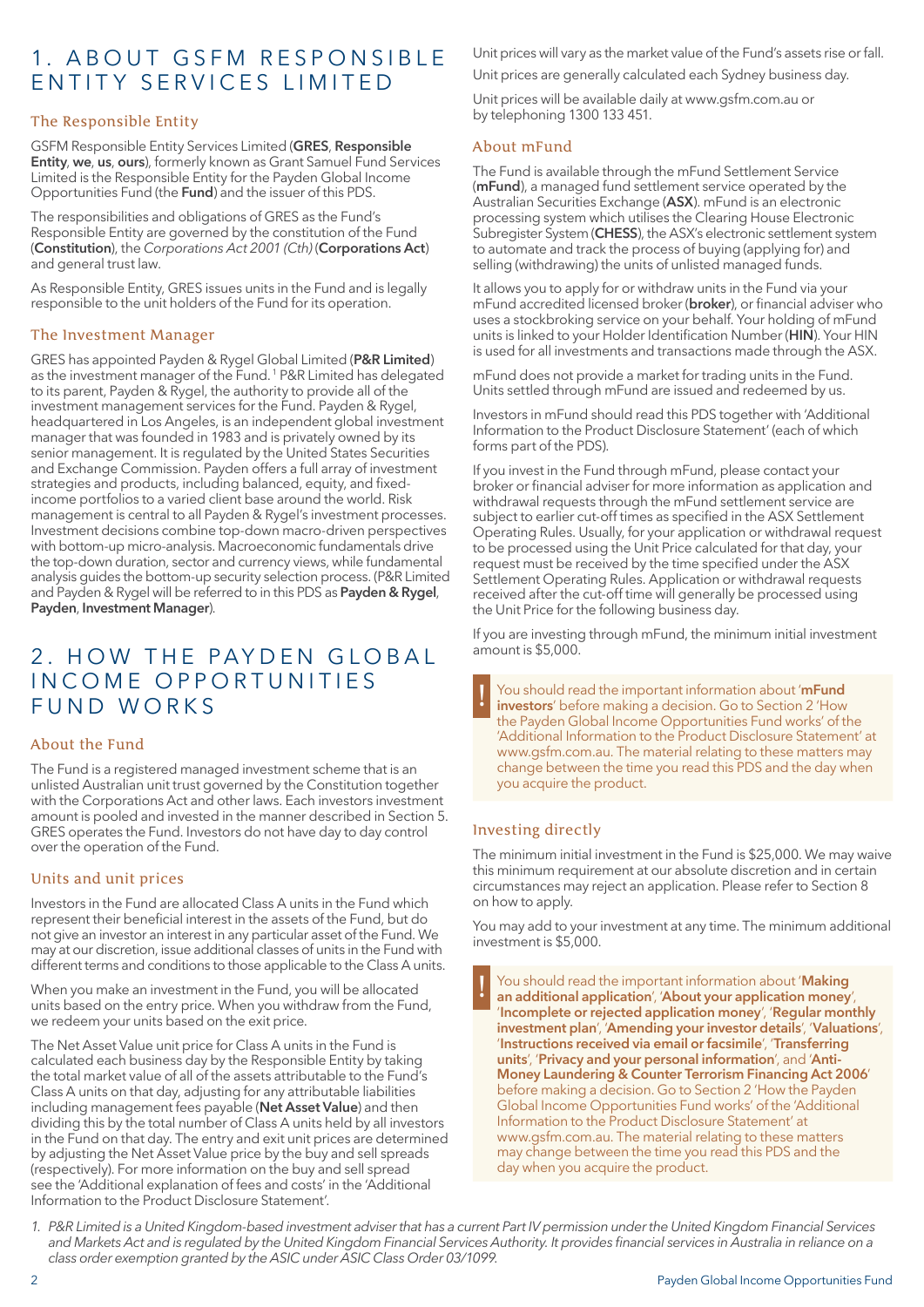## Withdrawing

You may redeem some or all of your units by either mailing, emailing or faxing a completed Withdrawal Form, which can be downloaded from our website, or send us your written instructions. The minimum withdrawal amount is \$5,000 or your investment balance if it is less than \$5,000. Requests to withdraw must be signed by the appropriate authorised signatories.

Withdrawals will be paid to your nominated Australian Bank Account usually within five business days. However, the Fund's Constitution allows us up to 365 days to pay withdrawal requests in certain circumstances.

If your investment is held through mFund you can only request a withdrawal of your investment through mFund. Withdrawals will be paid, generally within five business days, to your relevant broking account.

There may be circumstances, such as a freeze on withdrawals or if the Fund becomes illiquid (as defined in the Corporations Act 2001), where your ability to withdraw your investment from the Fund is restricted and you may not be able to withdraw some or all of your investment within the usual period on request.

! You should read the important information about '**Making a withdrawal**', '**Restrictions on withdrawing your investment**' and '**If the Fund becomes illiquid**' before making a decision. Go to Section 2 'How the Payden Global Income Opportunities Fund works' of the 'Additional Information to the Product Disclosure Statement' at www.gsfm.com.au. The material relating to these matters may change between the time you read this PDS and the day when you acquire the product.

### Processing

The cut-off time each business day for receiving an application or withdrawal request is 2pm Sydney time. If we receive your application or withdrawal request by 2pm Sydney time we will process the transaction using that day's unit price. Requests received on or after the cut-off time or on a non business day will generally be effective the next business day.

If we receive an invalid or incomplete application or withdrawal request, the transaction request will be processed using the unit price applying on the business day we receive the correct documentation. The cut-off time of 2pm Sydney time still applies.

Please contact your broker or financial adviser for more information as requests through the mFund settlement service are subject to earlier cut-off times as specified in the ASX Settlement Operating Rules.

#### Indirect investors

We authorise the use of this PDS for investors who wish to access the Fund indirectly through an Investor Directed Portfolio Service (**IDPS**), IDPS-like scheme or a nominee or custody service (collectively referred to as 'master trust or wrap accounts').

If you invest in the Fund through an IDPS you should note that some information in this PDS may be relevant only for direct investors. This includes information relating to cut-off times for investing, processing times, and the time frame for payment of distributions as well as Fund reporting and investor notices.

! You should read the important information about '**Indirect investors**' before making a decision. Go to Section 2 ' How the Payden Global Income Opportunities Fund works' of the 'Additional Information to the Product Disclosure Statement' at www.gsfm.com.au. The material relating to these matters may change between the time you read this PDS and the day when you acquire the product.

## Distributions

The Fund aims to pay distributions on a quarterly basis with the final distribution generally determined at the end of June each year. The Fund's unit price will generally fall after each distribution to reflect the distributions. The distribution amount will vary between distribution periods and is not guaranteed. There may be circumstances when a distribution is not made by the Fund and circumstances when a special distribution is made outside of the usual distribution periods.

The distributions you receive are generally assessable income and can be made up of income and capital gains generated by the Fund. We calculate the distribution based on the Fund's net income at the distribution date divided by the number of units on issue. The amount you receive for each distribution will depend on the number of units you hold in the Fund at the end of the distribution period.

You can choose to have your distributions:

- automatically re-invested. There is no buy/sell spread on distributions that are reinvested. The additional units will be issued using the unit price applicable immediately after the distribution; or
- you may have your distribution directly credited to your nominated Australian Bank Account.

Distributions will be reinvested unless you instruct us otherwise on the Application Form.

# 3. BENEFITS OF INVESTING IN THE PAYDEN GLOBAL INCOME OPPORTUNITIES FUND

### Significant features

The Payden Global Income Opportunities Fund aims to deliver consistent positive returns over the medium term by investing in a variety of global fixed income securities. Payden's flexible investment approach enables the Fund to invest in the full spectrum of fixed income assets to take advantage of changing market environments and value opportunities. The investment team draws on the global macro-economic outlook of Payden's Investment Policy Committee composed of senior managers, in determining the broad asset allocation mix and utilises the bottom up expertise of Payden's global sector analyst teams to select securities that provide risk adjusted value. Payden selects appropriate weights of global corporate, sovereign and supranational issues; high yield; agency issues; emerging markets debt; mortgage-backed and asset-backed securities; syndicated bank loans; currency; and derivatives to generate return.

### Significant benefits

Benefits of investing in the Fund include:

- Professional management by an experienced fixed interest investment team;
- Access to a highly diversified portfolio of global fixed income securities with potential for regular income from its core investments;
- A portfolio that offers diversification benefits to investors;
- Exposure to a mix of markets, securities and currencies in which it would otherwise be difficult for an individual investor to invest for a relatively small initial investment;
- Disciplined risk management process;
- Aims to distribute quarterly; and
- Governance of the Fund in accordance with its Constitution and the Corporations Act.

! You should read the important information about the '**Constitution**', '**Compliance Plan**', '**Investment Management Agreement**' and '**Custodian, administrator and registrar**' before making a decision. Go to Section 3 'Benefits of investing in Payden Global Income Opportunities Fund' of the 'Additional Information to the Product Disclosure Statement' at www.gsfm.com.au. The material relating to these matters may change between the time you read this PDS and the day when you acquire the product.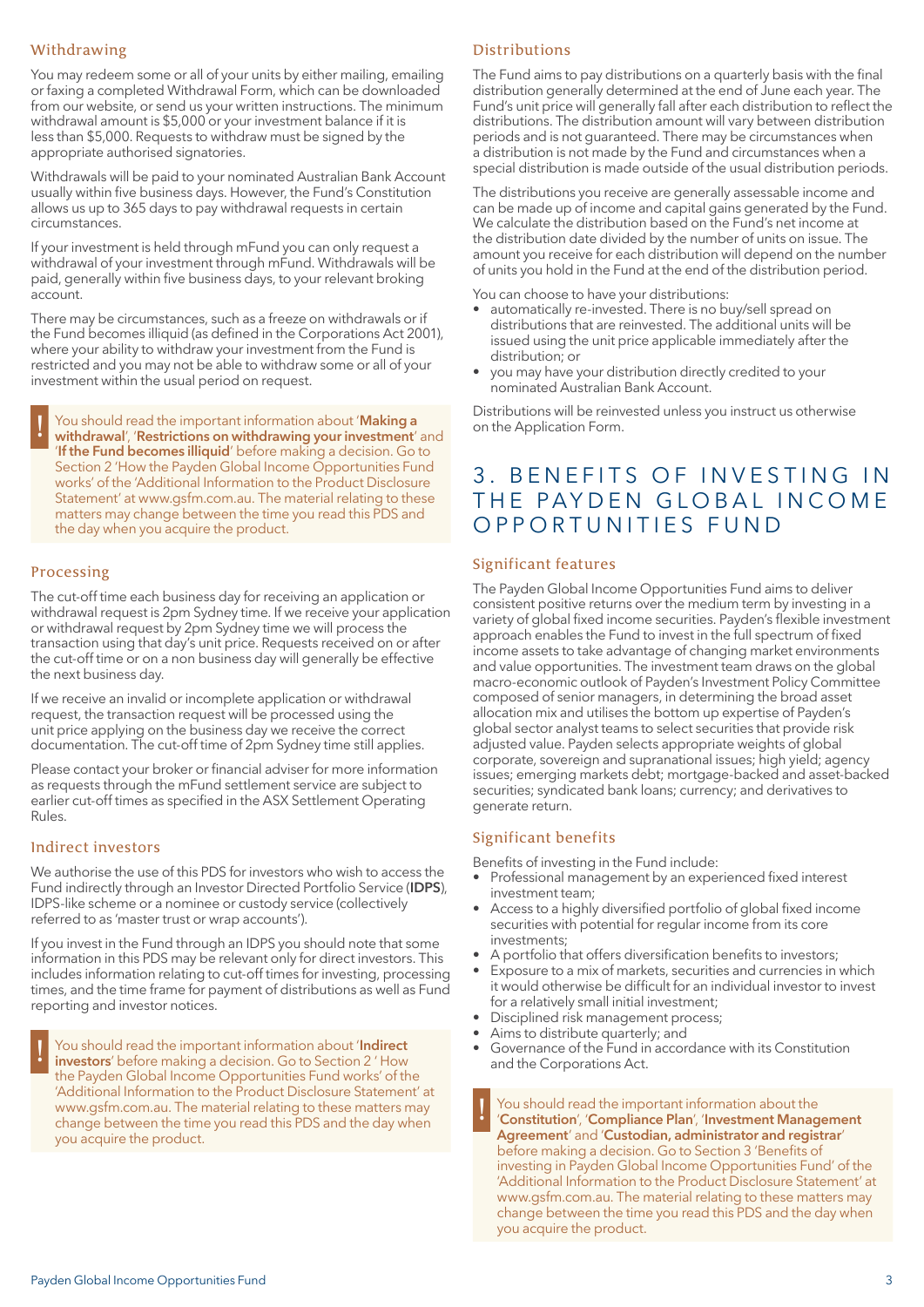# 4. RISKS OF MANAGED in v estment schemes

All investments carry risk. Different investment strategies carry different levels of risk depending on the assets that make up the strategy. Usually assets with the highest long term returns may also carry the highest levels of short term risk.

While Payden's disciplined investment approach aims to generate consistent returns over the long term it is important that you carefully consider the risks of investing in the Fund to understand that:

- the value of your investment will vary;
- the level of returns will vary and future returns may differ from past returns;
- returns are not guaranteed and you may lose some of your money; and
- laws affecting registered managed investment schemes may change in the future.

**WARNING:** The appropriate level of risk for you will depend on a range of factors including your investment goals, your age, your investment time frame, where other parts of your wealth are invested and your level of risk tolerance.

The significant risks for the Fund include but are not limited to:

- **Credit risk (also known as default risk) –** the risk that the issuer of a security may not meet its obligations in full and/or on time to pay interest and repay capital or other financial obligations.
- **Currency risk -** the risk that changes in currency exchange rates may change the value of securities that are not denominated in Australian dollars. While foreign denominated fixed income securities will generally be currency hedged there may be times when the Fund is exposed to fluctuations in exchange rates.
- **Cyber security risk –** This is the risk that the information technology systems used by us and our service providers when managing and operating the Fund may expose the Fund to potential cyber security breaches including but not limited to unauthorised access to and/or erroneous use of proprietary information, Unitholder's personal information or Fund data.
- **Derivative risk –** derivatives are financial contracts that are used to obtain or reduce market exposures. The value of a derivative is linked to the value of an underlying asset and can be highly volatile. Risks associated with using derivatives may include, but are not limited to, the value of the derivative failing to move in line with that of the underlying asset, the risk that counterparties to the derivative may not be able to meet payment obligations and the potential illiquidity of the derivative. The use of derivatives can incur significant losses.
- **Fixed income security risk –** fixed income security risk refers to the changes that may affect the fixed income and debt markets such as market wide and global economic factors; supply and demand pressures; individual issuer or company specific events; and credit risk.
- **Fund risk –** risks specific to the Fund include the risk that the Fund could be terminated, fees and expenses could change, GRES could be replaced as Responsible Entity and Payden & Rygel could be replaced as Investment Manager. There is also a risk that investing in the Fund may give different results from holding the underlying assets because of income or capital gains accrued in the Fund at the time of investing and the consequences of investment and withdrawal by other investors.
- **High yield debt risk (sub-investment grade securities) –** the Fund may invest in high yield securities which are below investment grade credit quality and involve a greater risk of default and price change due to changes in the issuer's creditworthiness. The market prices of these debt securities may fluctuate more than the market prices of investment grade debt securities.
- **Interest rate risk -** the risk that changes in interest rates may have an adverse impact on the capital value or income of a fixed income security. The performance of the Fund will be sensitive to movements in interest rates.
- **International investments risk -** the performance of international securities can be adversely affected by the different political, regulatory and economic environments in countries where the Fund invests, and fluctuations in foreign currency exchange rates may also adversely affect the value of foreign securities. In addition, emerging markets tend to be more volatile than the developed markets.
- **Investment Manager risk –** the risk that in implementing the Fund's investment strategy the Investment Manager's investment decisions will not achieve the Fund's return objectives.
- **Liquidity risk –** the risk that securities in which the Fund is invested may be difficult to realise within a reasonable timeframe, or the Fund itself, may become illiquid. This could have a detrimental effect on the value of the investments, or may impact an investor's ability to withdraw from the Fund.
- **Market risk –** changes in legal, tax and economic conditions, political events, investor sentiment and market variables such as interest rates and exchange rates can all influence (negatively or positively) the value of the Fund's investments.
- **Operational risk –** a Fund's day to day operations may be adversely affected by circumstances beyond the reasonable control of the Responsible Entity or GRES, such as failure of technology or infrastructure, or natural disasters.
- **Service provider risk -** The risk that third party service providers engaged by the Responsible Entity to provide certain services to the Fund including for example, administration, custody and valuation services, do not properly perform their obligations and duties and cause harm to the Fund.

! You should read the important information about '**Risks of managed investment schemes**' before making a decision. Go to Section 4 'Risks of management investment schemes' of the 'Additional Information to the Product Disclosure Statement' at www.gsfm.com.au. The material relating to these matters may change between the time you read this PDS and the day when you acquire the product.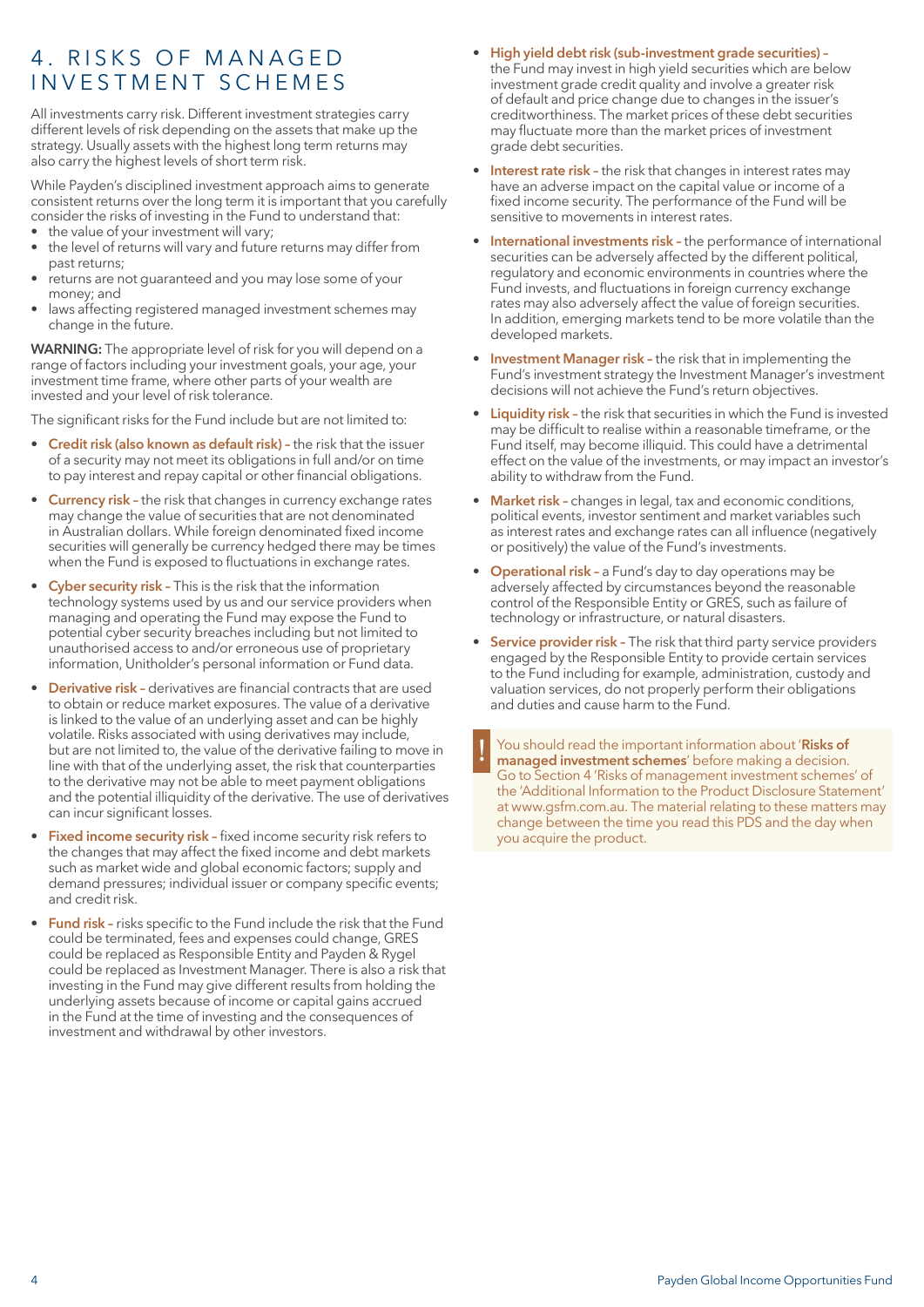# 5. HOW WE INVEST YOUR MONEY

**You should consider the likely investment return, risk and your investment time frame when choosing to invest in the Fund.**

|                                                                         | Payden Global Income Opportunities Fund                                                                                                                                                                                                                                                                                                                                                                                                                                                                                                                                                                                                                                                                                                                                                                                                                                                      |  |  |
|-------------------------------------------------------------------------|----------------------------------------------------------------------------------------------------------------------------------------------------------------------------------------------------------------------------------------------------------------------------------------------------------------------------------------------------------------------------------------------------------------------------------------------------------------------------------------------------------------------------------------------------------------------------------------------------------------------------------------------------------------------------------------------------------------------------------------------------------------------------------------------------------------------------------------------------------------------------------------------|--|--|
| Investment<br>return objective                                          | The Fund aims to provide:<br>a return of 250 basis points after fees above the benchmark, over the medium term; and<br>income (quarterly distributions).<br>$\bullet$                                                                                                                                                                                                                                                                                                                                                                                                                                                                                                                                                                                                                                                                                                                        |  |  |
|                                                                         | However, this is not a forecast and there is no guarantee the Fund will achieve this return.                                                                                                                                                                                                                                                                                                                                                                                                                                                                                                                                                                                                                                                                                                                                                                                                 |  |  |
| <b>Minimum</b><br>suggested time<br>frame for holding<br>investment     | 3 years or more.<br>Please note this is a guide only, not a recommendation.                                                                                                                                                                                                                                                                                                                                                                                                                                                                                                                                                                                                                                                                                                                                                                                                                  |  |  |
| <b>Benchmark</b>                                                        | Bloomberg AusBond Bank Bill Index                                                                                                                                                                                                                                                                                                                                                                                                                                                                                                                                                                                                                                                                                                                                                                                                                                                            |  |  |
|                                                                         | Bloomberg Finance L.P. and its affiliates (collectively, 'Bloomberg') are not affiliated with GSFM Responsible Entity<br>Services Limited (GRES) and do not approve, endorse, review, or recommend the Payden Global Income Opportunites<br>Fund. Bloomberg and the Benchmark are trademarks or service marks of Bloomberg and have been licensed to GRES.<br>Bloomberg does not guarantee the timeliness, accurateness, or completeness of any data or information relating<br>to the Bloomberg AusBond Bank Bill Index.                                                                                                                                                                                                                                                                                                                                                                    |  |  |
| Description<br>of Fund                                                  | The Fund is designed for experienced investors who are looking for a return that seeks to exceed the benchmark<br>through a diversified portfolio of primarily fixed income investments but who can tolerate fluctuations of income<br>and the risk of capital loss.                                                                                                                                                                                                                                                                                                                                                                                                                                                                                                                                                                                                                         |  |  |
|                                                                         | The Fund employs the Payden Absolute Return Investing ('PARI') strategy. The central anchor to PARI returns is income<br>generated from a diversified portfolio of fixed income securities. The Fund's investments may include but are not<br>limited to the following: global corporate, sovereign and supranational issues; high yield debt; agency issues; emerging<br>markets debt; mortgage-backed and asset-backed securities; syndicated bank loans; currency; and derivatives to<br>generate return. The Investment Manager adds medium-term thematic views, in which macroeconomic, demographic,<br>geopolitical and other themes are analysed to understand the associated market implications, and uses short-term<br>tactical trading to add incremental value. The Investment Manager may incorporate hedges to mitigate the potential<br>effects of extreme market conditions. |  |  |
|                                                                         | The Fund uses derivatives, which may include forwards, futures, options and swaps (including interest rate swaps,<br>total return swaps and credit default swaps), to reduce risk, such as hedging currency exposure or the interest rate<br>risk of a security, and to invest to take advantage of what in Payden's view represent compelling return opportunities.                                                                                                                                                                                                                                                                                                                                                                                                                                                                                                                         |  |  |
|                                                                         | The base currency and neutral position of the Fund is the Australian dollar (AUD). The Fund will be substantially<br>hedged to this currency unless the Investment Manager expresses a specific market view.                                                                                                                                                                                                                                                                                                                                                                                                                                                                                                                                                                                                                                                                                 |  |  |
| Indicative asset<br>classes and asset<br>allocation ranges <sup>1</sup> | Fixed Interest <sup>2</sup><br>0% to 100%<br>Sub investment grade securities<br>0% to 50%<br>-20% to 20%<br>Foreign Exchange Exposure<br>0% to 100%<br>Cash                                                                                                                                                                                                                                                                                                                                                                                                                                                                                                                                                                                                                                                                                                                                  |  |  |
|                                                                         | (including money market instruments, certificates of deposits and short government bills)                                                                                                                                                                                                                                                                                                                                                                                                                                                                                                                                                                                                                                                                                                                                                                                                    |  |  |
| <b>Risk level</b>                                                       |                                                                                                                                                                                                                                                                                                                                                                                                                                                                                                                                                                                                                                                                                                                                                                                                                                                                                              |  |  |
|                                                                         | Very High<br>Medium<br>High<br>Low<br>Medium. There is a medium risk of the value of your investment going down in any year. Assuming the Fund achieves<br>its investment objective, the Fund is likely to produce moderate returns over the medium to long term. See Section 4<br>'Risks of managed investment schemes' for more information on the risks of an investment in the Fund.                                                                                                                                                                                                                                                                                                                                                                                                                                                                                                     |  |  |
| Fund<br>performance                                                     | Please see www.gsfm.com.au for information about the Fund's performance, including performance history. Due to the<br>historical nature of performance information and the volatility of returns, past returns are not a reliable indicator of<br>future returns.                                                                                                                                                                                                                                                                                                                                                                                                                                                                                                                                                                                                                            |  |  |
| Changes to<br><b>Fund details</b>                                       | We reserve the right to close or terminate the Fund and to change the Fund's investment return objective, investment<br>strategy, benchmark, asset allocation ranges and currency strategy, without prior notice in some instances. We will inform<br>you of any material changes to the Fund's details in the next regular Fund communication or as otherwise required by<br>law. Information in this PDS that is not materially adverse to investors may be updated by us and will be available on our<br>website www.gsfm.com.au. A paper copy of any updates will be provided free of charge on request.                                                                                                                                                                                                                                                                                 |  |  |
|                                                                         | 1. This will include all types of investments giving exposure to that asset, directly or indirectly It does not preclude investment in other types                                                                                                                                                                                                                                                                                                                                                                                                                                                                                                                                                                                                                                                                                                                                           |  |  |

*of assets where the Investment Manager considers it appropriate to do so in the interest of investors.*

*2. This will include securities with fixed and floating interest rates. Some subcategories may have specific allocation limits.*

I You should read the important information about 'How we invest your money' before making a decision. Go to Section 4 'How we invest<br>your money' of the 'Additional Information to the Product Disclosure Statement' at www.g matters may change between the time you read this PDS and the day when you acquire the product.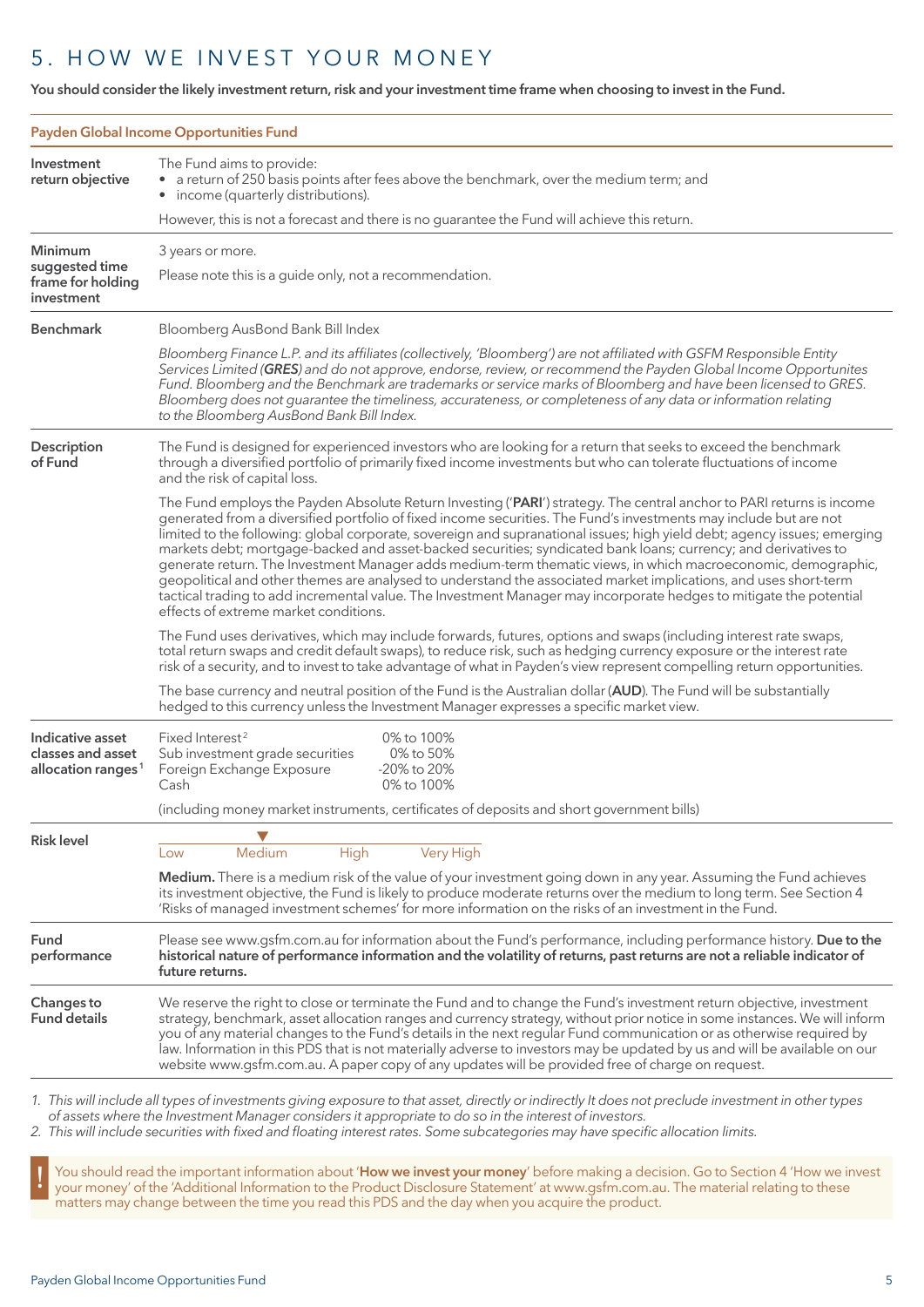# 6. FFFS AND COSTS

# DID YOU KNOW?

Small differences in both investment performance and fees and costs can have a substantial impact on your long term returns.

For example, total annual fees and costs of 2% of your account balance rather than 1% could reduce your final return by up to 20% over a 30 year period (for example, reduce it from \$100,000 to \$80,000).

You should consider whether features such as superior investment performance or the provision of better member services justify higher fees and costs.

You may be able to negotiate to pay lower contribution fees and management costs where applicable. Ask the Fund or your financial adviser.

# TO FIND OUT MORE

If you would like to find out more, or see the impact of the fees based on your own circumstances, the **Australian Securities and Investments Commission (ASIC)** website (www.moneysmart.gov.au) has a managed funds fee calculator to help you check out different fee options.

The managed funds fee calculator can also be used to calculate the effect of fees and costs on account balances.

**WARNING:** You should read all the information about fees and costs because it is important to understand their impact on your investment in the Fund.

If you are investing in the Fund via an IDPS operator, you will need to consider the fees and other costs of the IDPS when calculating the total cost of your investment.

**WARNING:** If you consult a financial adviser you may also pay an additional fee that will be set out in the Statement of Advice between you and the financial adviser.

**If you are investing through mFund, additional fees may also be payable directly to your broker, or your financial adviser who uses a stockbroking service on your behalf. You should consider the Financial Services Guide provided by your broker or financial adviser.**

This section shows fees and other costs that you may be charged. These fees and costs may be deducted from your money, from the returns on your investment or from the assets of the managed investment scheme as a whole. The following information can be used to compare costs between different managed investment schemes.

| Type of fee or cost                              | Amount |  |  |  |
|--------------------------------------------------|--------|--|--|--|
| Fees when your money moves in or out of the Fund |        |  |  |  |
| <b>Establishment Fee</b>                         | Nil    |  |  |  |
| <b>Contribution Fee</b>                          | Nil    |  |  |  |
| <b>Withdrawal Fee</b>                            | Nil    |  |  |  |
| <b>Exit Fee</b>                                  | Nil    |  |  |  |
|                                                  |        |  |  |  |

#### **Management Costs 1,2,3**

| The fees and costs for managing | 0.73% p.a. of                |
|---------------------------------|------------------------------|
| your investment                 | Net Asset Value <sup>4</sup> |

- *1. All fees and costs set out in this section are inclusive of GST and any applicable stamp duty, less any applicable input tax credits and reduced input tax credits.*
- *2. An allowance for transactional and operational costs may apply to investments into and withdrawals from the Fund. Please see 'Transactional and operational costs' on page 11 of the 'Additional Information to the Product Disclosure Statement'.*
- *3. The amount of this fee can be negotiated if you are a wholesale client under the Corporations Act. Please refer to 'Differential fees' on page 12 of the 'Additional Information to the Product Disclosure Statement'.*
- *4. Management Costs consists of a management fee component of 0.70% p.a. of Net Asset Value and an indirect costs component of 0.03% p.a. of the Net Asset Value (being an amount for the previous financial year). Indirect costs are calculated using the transactional and operational costs arising from the use of Over the Counter (***OTC***) derivatives by the Investment Manager when implementing the Fund's investment strategy for the previous financial year. Estimated and/or historical fees and costs may not be an accurate indicator of the fees and costs you may pay in the future.*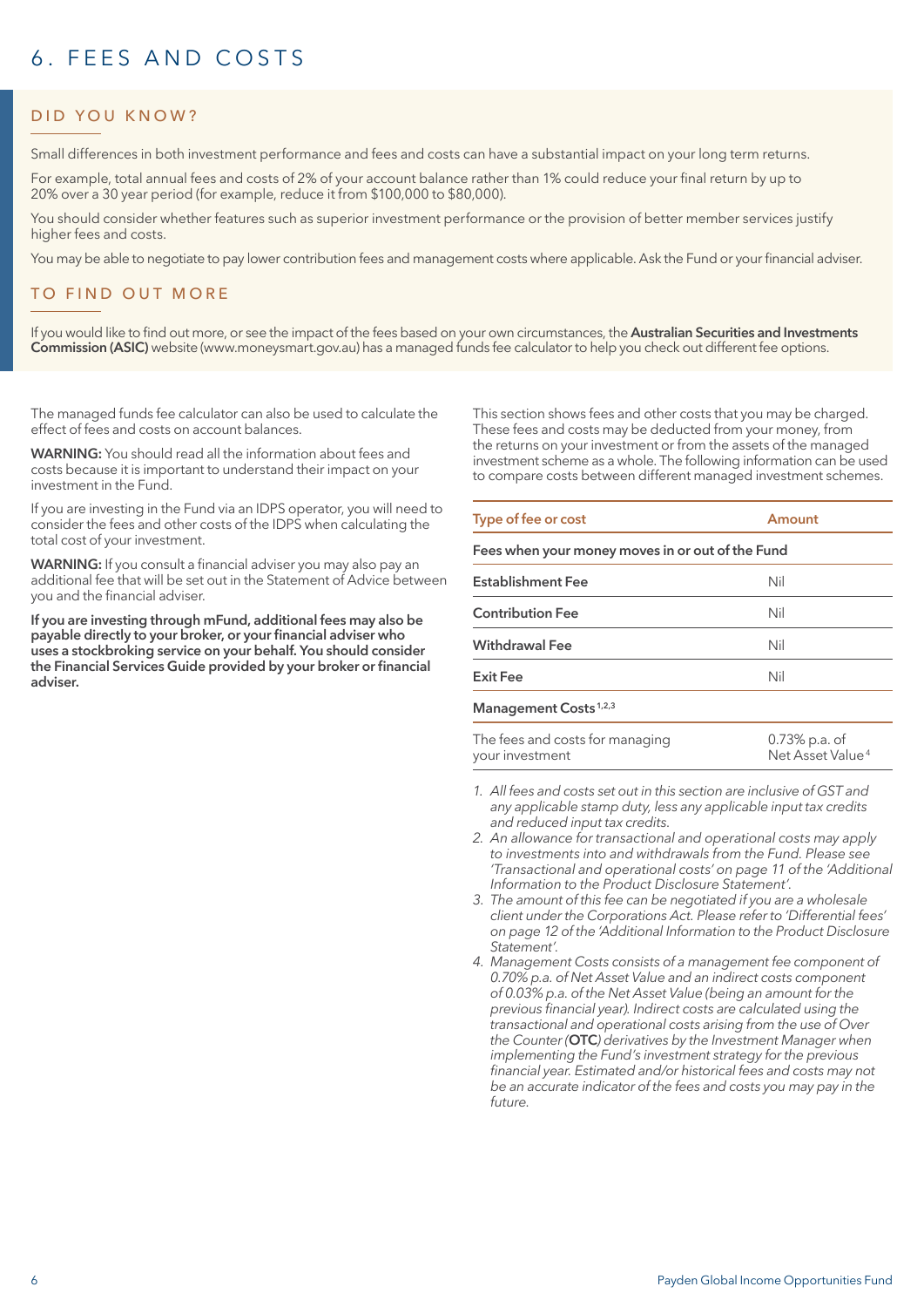# Example of annual fees and costs

This table gives an example of how the fees and costs for the Fund can affect your investment over a one year period. You should use this table to compare the Fund with other managed investment products.

| <b>Example</b>                            |       | Balance of \$50,000 with a contribution of \$5,000 during year <sup>1</sup>                                                                               |
|-------------------------------------------|-------|-----------------------------------------------------------------------------------------------------------------------------------------------------------|
| <b>Contribution Fees</b>                  | Nil   | For every additional \$5,000 you put in, you will be charged \$0.                                                                                         |
| <b>PLUS</b> Management Costs <sup>2</sup> | 0.73% | And, for every \$50,000 you have in the Fund you will be charged \$365 each year.                                                                         |
| <b>EQUALS</b> Cost of the Fund            |       | If you had an investment of \$50,000 at the beginning of the year and you put in an<br>additional \$5,000 during that year, you would be charged fees of: |
|                                           |       | \$365 <sup>3</sup>                                                                                                                                        |
|                                           |       | What it costs you will depend on the fees you negotiate.                                                                                                  |

*1. The example assumes that the investment amount does not rise or fall in value and remains invested for the entire year and that the \$5,000 contribution occurs at the end of the first year, so that the Management Costs are calculated using the \$50,000 balance only. In practice, an investors actual investment amount will vary daily and the actual fees and costs we charge are based on the value of the Fund which also fluctuates daily.*

*2. These figures are based on what we expect to be typical ongoing amounts.*

*3. Additional fees may apply. An allowance for transactional and operational costs may apply to investments into and withdrawals from the Fund. Please see 'Transactional and operational costs' in the 'Additional Information to the Product Disclosure Statement' for information regarding the buy/sell spread.*

**WARNING:** The indirect costs quoted in this PDS are based on information for the previous financial year. Where new costs information is not materially adverse, the updated information will be posted on our website www.gsfm.com.au and we will advise you in the next regular communication after the change. If there is a material change to the indirect costs we will issue a replacement PDS.

### Additional explanation of fees and costs

We may elect to change the fees and costs outlined in this section (e.g. due to changes in economic conditions and size of the Fund) without investor consent. We will provide you at least 30 days written notice of any proposed increase in these or other fees.

! You should read the important information about '**Fees and costs**' before making a decision. Go to Section 6 'Fees and costs' of the 'Additional information to the Product Disclosure Statement' at www.gsfm.com.au. The material relating to these matters may change between the time you read this PDS and the day when you acquire the product.

# 7. HOW MANAGED in v estment schemes are taxed

**WARNING:** Investing in managed funds is likely to have tax consequences. Before investing in the Fund you are strongly advised to seek professional tax advice that takes account of your particular circumstances.

Managed funds generally distribute all of their income each year so that the fund is not subject to tax. Managed funds do not pay the tax liability on behalf of Australian resident investors. As an investor, you will be assessed for tax on your share of the income and capital gains generated by the Fund. In normal circumstances, you should expect that some income and/or capital gains will be generated each year.

! You should read the important information about '**How managed investment schemes are taxed**' before making a decision. Go to Section 7 'How managed investment schemes are taxed' of the 'Additional Information to the Product Disclosure Statement' at www.gsfm.com.au. The material relating to these matters may change between the time you read this PDS and the day when you acquire the product.

# 8. HOW TO APPIY

- 1. Read this PDS together with the 'Additional Information to the Product Disclosure Statement' available from www.gsfm.com.au
- 2. Complete all sections of the Application Form available from www.gsfm.com.au or by calling us on 1300 133 451. Information about how to complete the Application Form, and payment details and methods are available with the Application Form.

If you are an Indirect Investor, you must complete the documentation your IDPS operator requires.

You can also invest directly in the Fund through mFund by placing an order to buy units through your broker or a financial adviser who uses a stock broking service on your behalf. Please contact your broker or financial adviser for more information.

- 3. As part of the application process we are required by law to verify your identity before accepting your application. Please refer to the Anti-Money Laundering and Counter Terrorism Act information included with your Application Form.
- 4. To comply with the FATCA and CRS requirements, we will collect additional information from you and will disclose such information to the Australian Taxation Office. This information may be shared with revenue authorities in other jurisdictions under the various exchange of information agreements that Australia has entered into with other jurisdictions. For more information on FATCA and CRS refer to 'How managed investment schemes are taxed' in the 'Additional Information to the Product Disclosure Statement.'
- 5. Return your completed and signed Application Form and the other documents requested to us with your cheque marked not negotiable and made payable to '**Payden Global Income Opportunities Fund – Name of Applicant**' to:

Mainstream Fund Services – Unit Registry GPO Box 4968, Sydney NSW 2001

Or

You may pay by direct debit or electronic funds transfer (**EFT**).